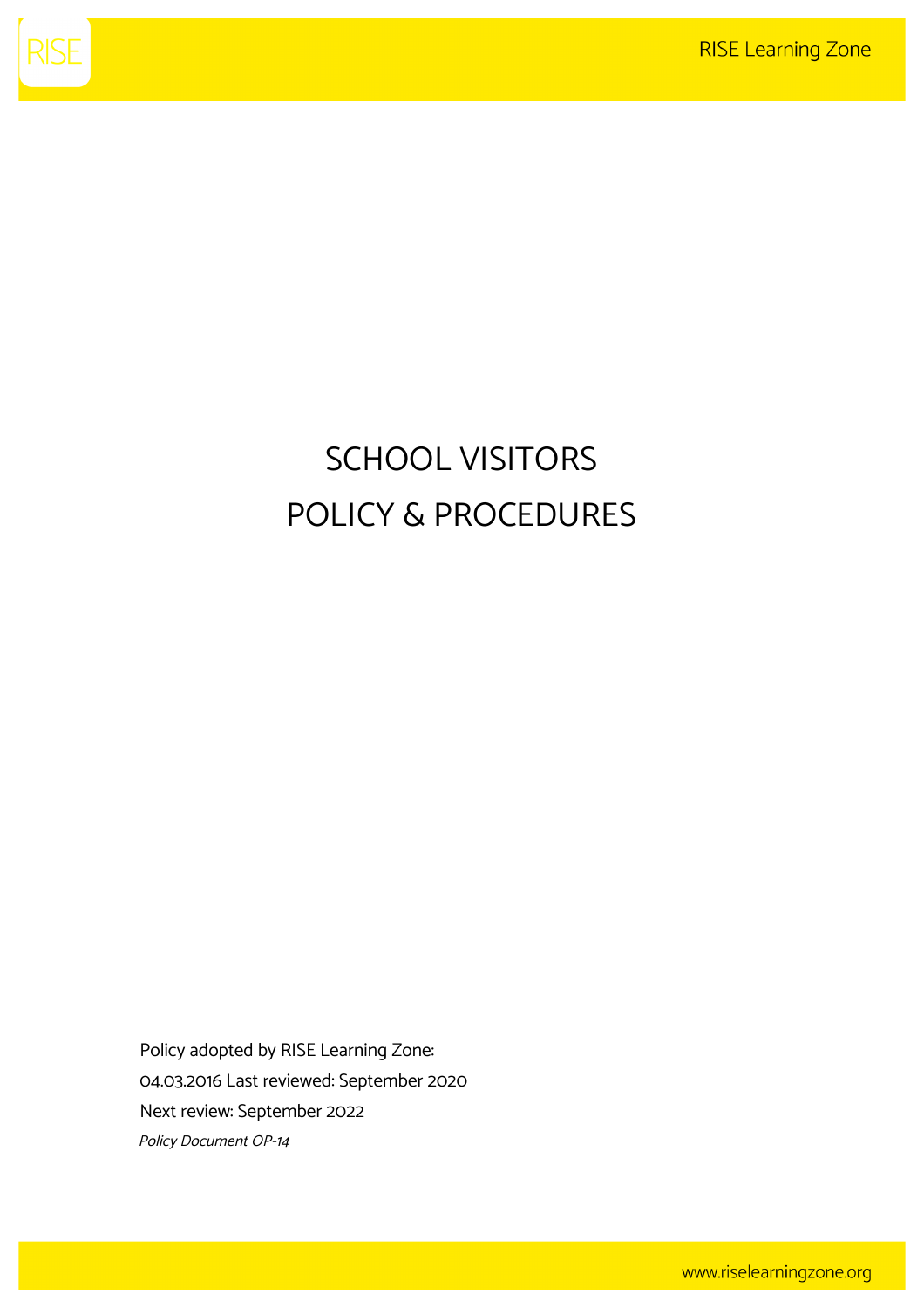## RISE LEARNING ZONE SCHOOL VISITORS POLICY & PROCEDURES

RISE Learning Zone assures all visitors a warm, friendly and professional welcome whatever the purpose of their visit.

The School has a legal duty of care for the health, safety, security and wellbeing of all pupils and staff. This duty of care incorporates the duty to "safeguard" all pupils from subjection to any form of harm, abuse or nuisance. It is the responsibility of the Board of Directors and senior staff to ensure that this duty is uncompromised at all times.

In performing this duty, the Board of Directors recognises that there can be no complacency where child protection and safeguarding procedures are concerned. The School therefore requires that ALL VISITORS (without exception) comply with the following policy and procedures. Failure so to do may result in the visitor's escorted departure from the school site.

### **Policy Responsibility**

The Development Manager is the member of staff responsible for implementation, coordination and review of this policy. This person will also be responsible for liaising with the site and reception staff and Child Protection Officer as appropriate. All breaches of this procedure must be reported to the Development Manager.

#### **Aim**

To safeguard all children under RISE Learning Zone's responsibility both during school hours curriculum and out of school hours activities which are arranged by the school.

#### **Objectives**

To have in place a clear protocol and procedure for the admittance of external visitors to the school which is understood by all staff, Directors, visitors and parents and conforms to child protection and safeguarding guidelines.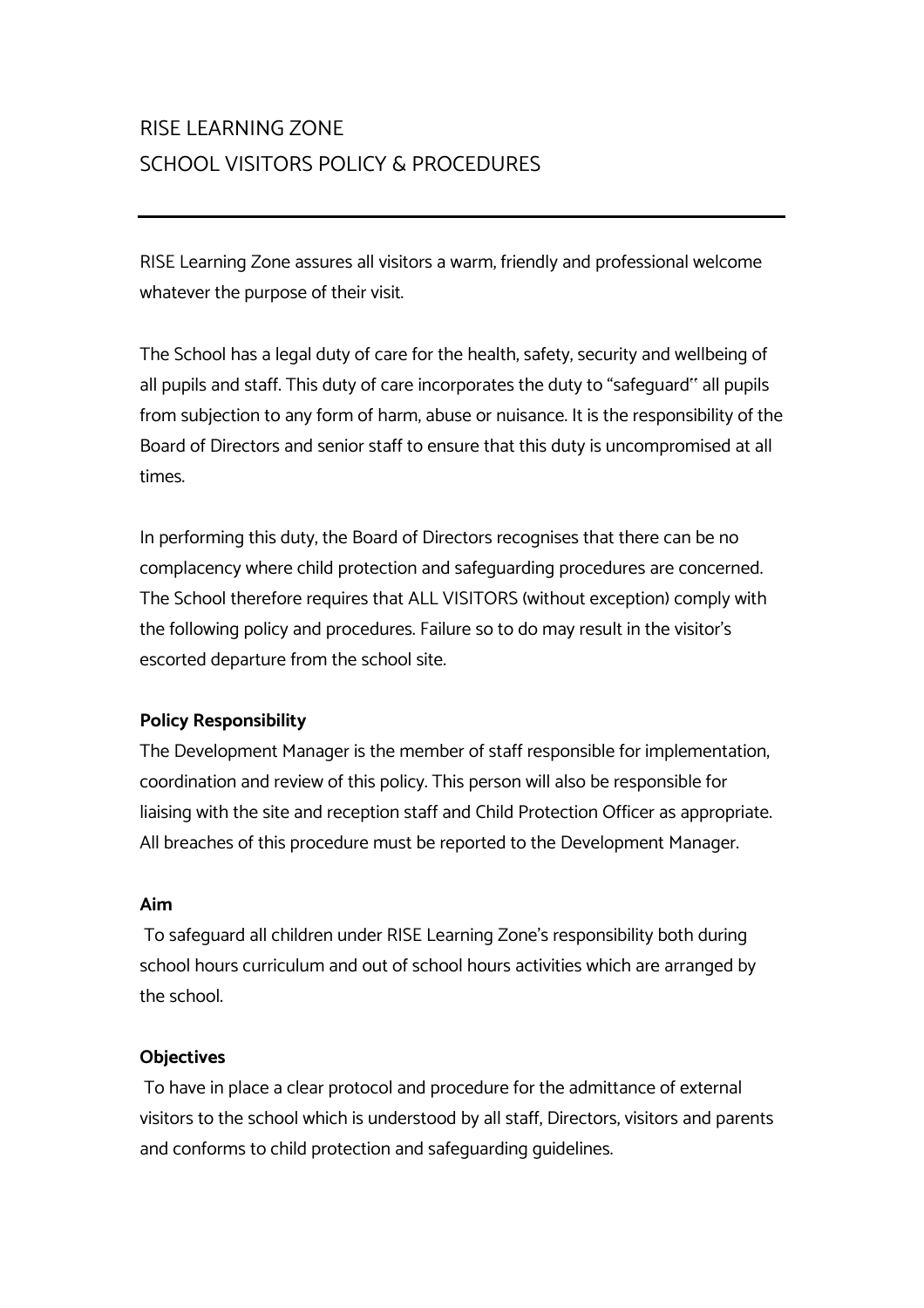#### **Where and to whom the policy applies**

The school is deemed to have control and responsibility for its pupils anywhere on the school site, during normal school hours, during after school activities and on school organised (and supervised) off-site activities. The policy applies to:

- All staff employed by the school
- All external visitors entering the school site during the school day or for after school activities
- All Directors of the school
- All parents and volunteers
- All pupils
- Other Education related personnel
- Building & Maintenance and all other Independent contractors visiting the school premises
- Independent contractors who may transport students on minibuses or in taxis

#### **Protocol and Procedures**

Visitors to the School;

All visitors to the school may be asked to bring formal identification with them at the time of their visit. They must follow the procedure below.

• Once on site, all visitors must report to reception first. No visitor is permitted to enter the school via any other entrance under any circumstances.

• At reception, all visitors must state the purpose of their visit and who has invited them. They should be ready to produce formal identification upon request.

• All visitors will be asked to sign the Visitors Record Book which is kept in reception at all times making note of their name, organisation, who they are visiting and car registration.

• All visitors will be required to wear an identification badge – the badge must remain visible throughout their visit.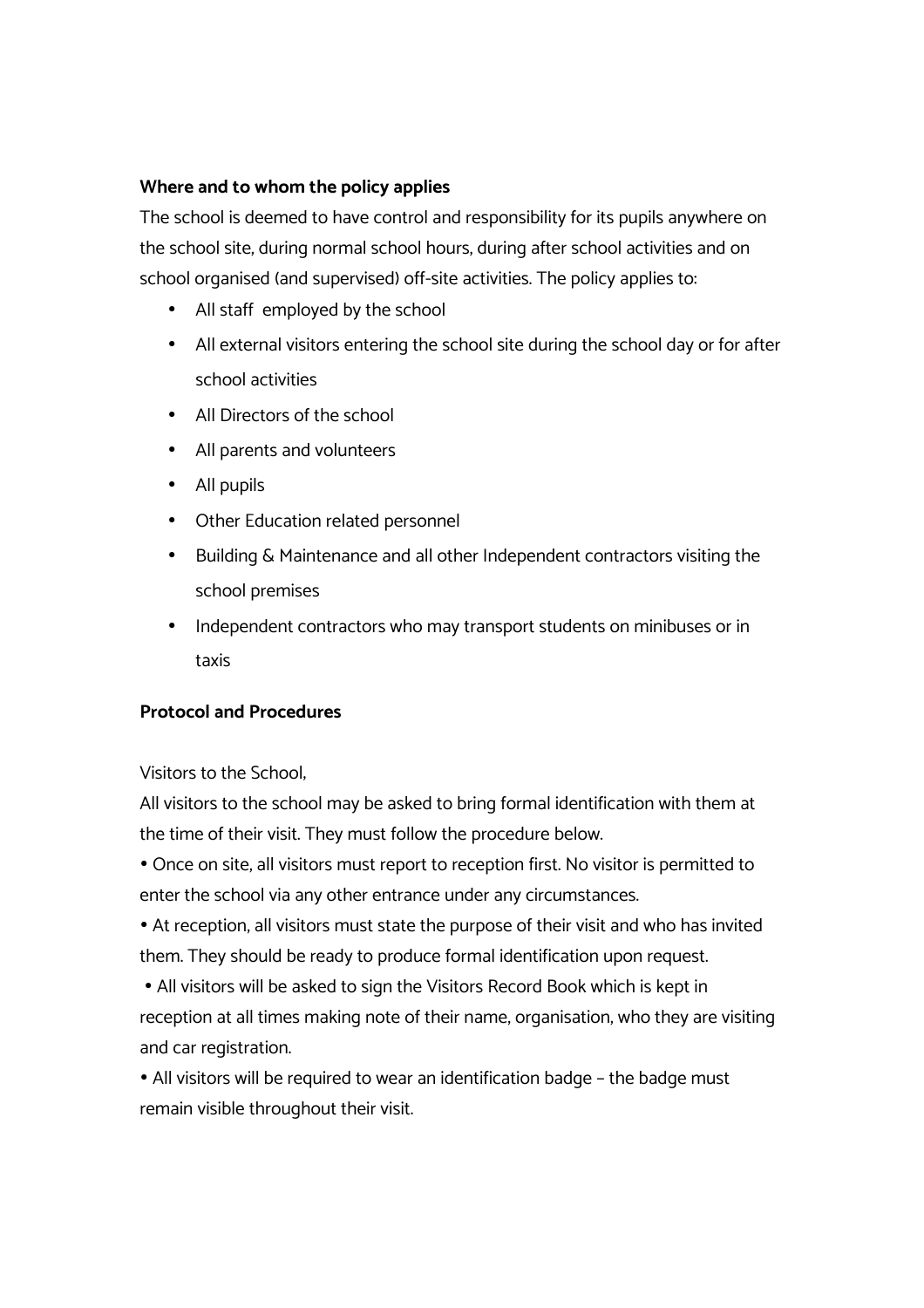• Visitors will then be escorted to their point of contact OR their point of contact will be asked to come to reception to receive the visitor. The contact will then be responsible for them while they are on site.

#### **Approved Visitor List**

The School may hold an approved visitor list for visitors who frequently visit the school site to undertake work within the school (I.e. volunteers, mentors). To qualify for this list the visitor must have demonstrated, prior to the visit that:

a) They have a current clear enhanced DBS check and a copy of this has been registered on the School's Central Record AND

b) A current clear DBS children's barred check has been undertaken AND Visitors on the Approved List MUST follow the same procedures on entry to the premises (i.e. come to reception and sign in the visitors' book).

A copy of the approved visitor list will be kept behind reception at all times.

#### **Visitors Departure from School**

On departing the school, visitors MUST leave via reception and:

- Enter their departure time in the Visitors Record Book alongside their arrival entry
- Return the identification badge to reception
- A member of staff should escort the visitor to the reception.

#### **Unknown/Uninvited Visitors to the School**

Any visitor to the school site who is not wearing an identity badge should be challenged politely to enquire who they are and their business on the school site.

They should then be escorted to reception to sign the visitors book and be issued with an identity badge.

The procedures under "Visitors to the School" above will then apply. In the event that the visitor refuses to comply, they should be asked to leave the site immediately and inform the Programme Lead.